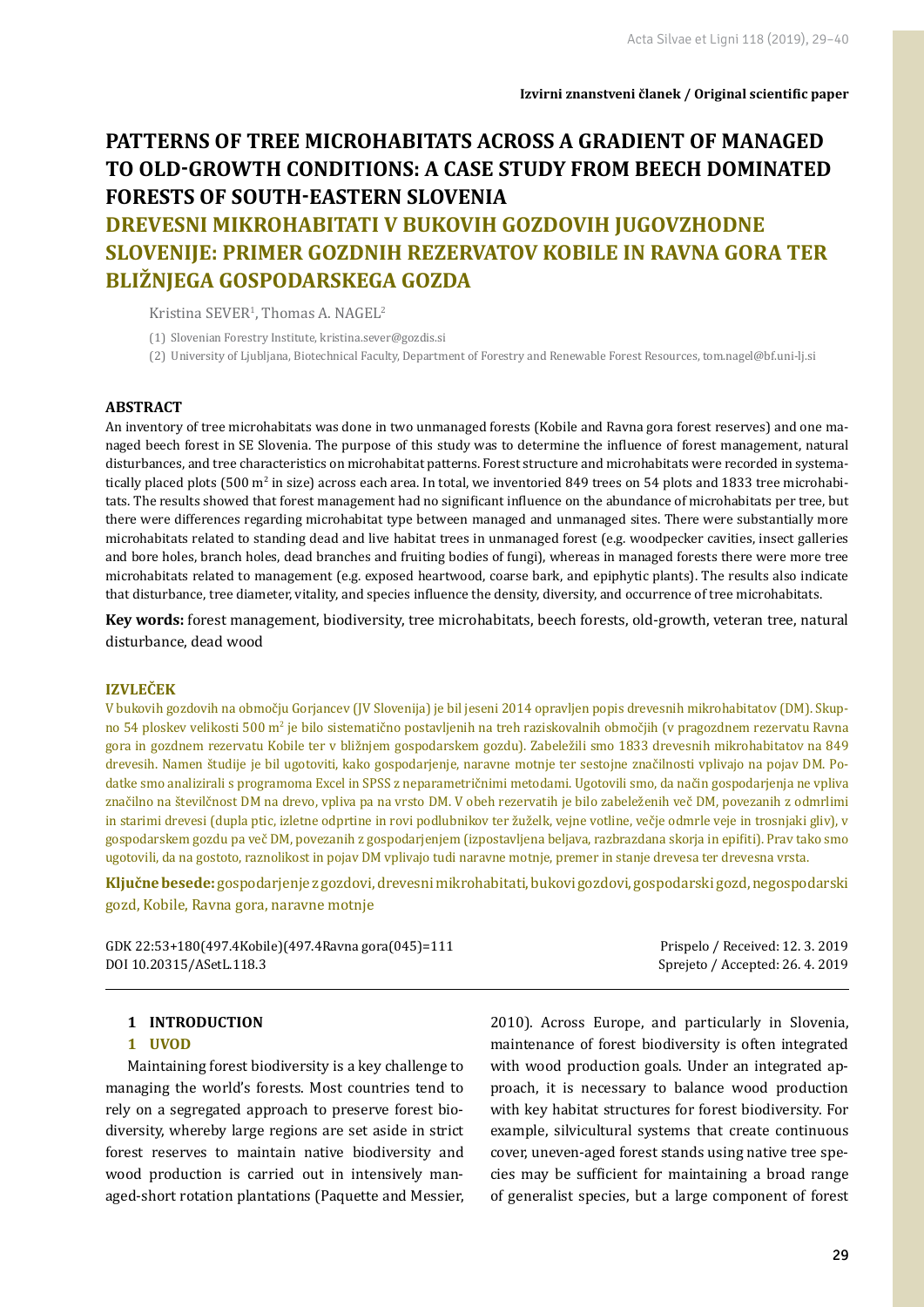biodiversity also requires habitat features that develop when forests are left unmanaged (Brunet et al., 2010). These features include large amounts of standing and lying woody debris and old veteran trees (Nagel et al., 2017a). Biodiversity experts suggest that more than 25 % of forest biodiversity is dependent on such features, including many saproxylic species of fungi, lichens, bryophytes, insects, birds, and bats (Siitonen, 2001; Bütler et al., 2013). Determining the amount (e.g. volume of deadwood or density of habitat trees) of these key habitat structures to maintain in managed forests is a challenge. In general, the more of these features that are left and maintained in a forest (i.e. moving toward old-growth conditions), the less profitable the forest will be.

A recent study of deadwood and habitat trees across managed forests and forest reserves in Slovenia clearly indicates that continuous cover management is not sufficient for maintaining species that require old-growth type habitat (large amounts of decaying deadwood and habitat trees) (Nagel et al., 2017a). However, that study only focused on the density of large trees (i.e. > 50 cm dbh) as a measure of habitat trees. A key feature of old decaying habitat or veteran trees is that they contain a high density and diversity of tree microhabitats. These are defined as distinct structures occurring on living or standing dead trees that represent essential substrates for species or communities to develop, feed, shelter, or breed during a part of their life cycle. They include a diverse array of structures, such as cavities, cracks,

conks of fungi, and broken branches, many of which expose sap and heartwood and facilitate wood decay in the canopy (Larrieu et al., 2018).

Most studies that have examined the influence of forest management on biodiversity habitat have overlooked microhabitats (Paillet et al., 2017; Larrieu et al., 2012), yet there are an increasing number of studies that quantify them, mainly in managed forests or formerly managed forest reserves (e.g. Paillet et al., 2017; Vuidot et al., 2011; Winter et al., 2015; Winter and Möller, 2008; Regnery et al.; 2013, Larrieu and Cabanetes, 2012; Larrieu et al., 2012; and 2018; Caurbaud et al., 2017; Bütler et al., 2013) and, to a lesser extent, in well preserved old-growth forests (Kozak et al., 2018; Larrieu et al., 2014; Michel and Winter, 2009). Taken together, these studies generally show a different profile of microhabitats between managed and unmanaged stands. This is mainly because rotation cycles (e.g. < 100–150 years in managed forests) typically do not allow veteran trees to develop, and management activities tend to both remove damaged trees with little economic value or create particular types of microhabitats during harvesting and thinning operations (e.g. bark loss) (Larrieu et al., 2012; Vuidot et al., 2011). In contrast, old-growth forests have a high density of large old trees, which support a unique set of structures, including cavities, large broken branches from natural disturbance, and substantial accumulation of canopy deadwood (Kozak et al., 2018; Brunet et al., 2010).



**Fig. 1**: Study area showing the locations and sizes of the three sampling areas (source: GURS, 2019 and ZGS, 2019a).

**Slika 1**: Območje raziskave (vir: GURS, 2019 in ZGS, 2019a).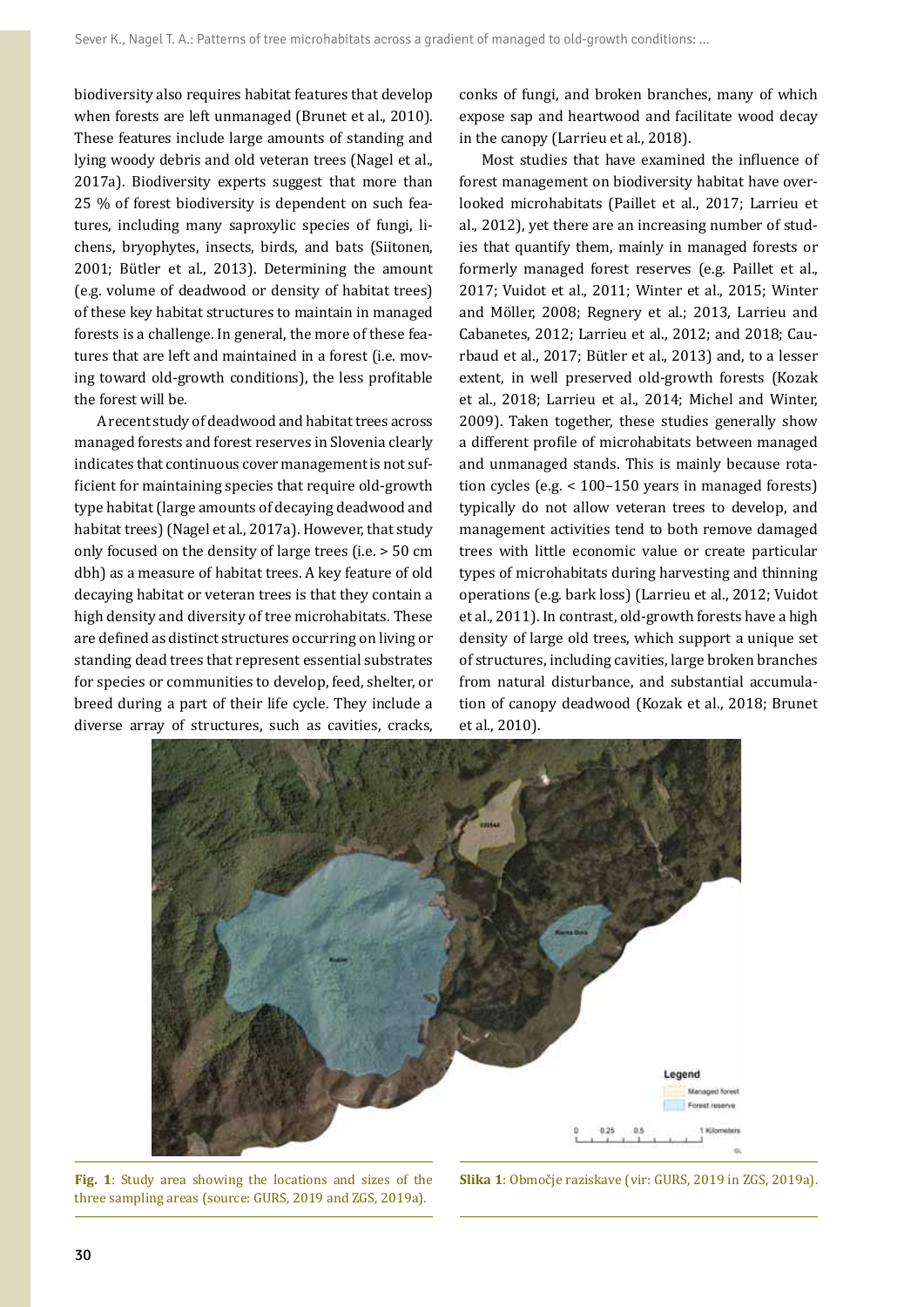In Slovenia, many authors have highlighted the importance of habitat and dead trees for biodiversity. Jurc (2004) described the importance of old trees as habitat for saproxylic insect species. Perušek (2004) emphasized their importance for certain bird species. Golob (2006) suggested that habitat and dead trees are two of the most important indicators for monitoring the conservation of forest habitat types and species. Finally, Diaci and Perušek (2004) and Papež (2005) gave guidelines and recommendations for maintaining and increasing the number of old and dead trees in managed forests. However, there have been no studies explicitly on tree microhabitats in Slovenia thus far.

In this case study, we take advantage of a gradient of forest conditions, from a managed stand, to a mature forest reserve, to a well-preserved old-growth remnant, in a region of south-eastern Slovenia dominated by beech forests. The overall goal was to quantify the density and diversity of tree microhabitats across these three levels of naturalness. Because this is the first study on microhabitats in Slovenia, the primary justification for this research was to provide baseline conditions on microhabitats in beech forests, the most common forest type in Slovenia. This information is necessary to help develop management recommendations concerning microhabitats and habitat trees, such as defining target values for the density and types of microhabitats in managed forests (Paillet et al., 2017). A secondary goal was to examine how natural disturbances influence microhabitat patterns. Both the forest reserve and oldgrowth forest studied here were damaged by former windthrow events, providing an opportunity to examine microhabitats in disturbed and undisturbed stands, something that has received little attention in the international literature on tree microhabitats. We emphasize that our research is a case study without replication of stand types, such that we hope this work will encourage future studies across Slovenia to provide more robust baseline conditions on tree microhabitats across various forest and management types.

## **2 MATERIALS AND METHODS**

#### **2 MATERIALI IN METODE**

- **2.1 Study area**
- **2.1 Območje raziskave**

The inventory of tree microhabitats was performed at three different locations: The Ravna gora old-growth forest reserve, the Kobile forest reserve, and a nearby managed forest. All three sites are located in close proximity in the Gorjanci region in South East Slovenia (Figure 1), where beech forests dominate. Ravna gora is a small remnant of old-growth (15.5 ha), with typical old-growth features, including large amounts of coarse woody debris and large canopy trees (some exceeding 100 cm dbh). The reserve was damaged by a strong thunderstorm in 1983 that caused a distinct damage patch in part of the reserve, mainly uprooting most of the canopy within the patch. The Kobile forest reserve (231 ha) is one of the largest forest reserves in Slovenia; it is located 750 m from Ravna Gora. The reserve is characterized by mature beech dominated stands, which have been unmanaged for about 90 years; natural mortality of old canopy trees indicate that some stands are reaching the beginning of the old-growth stage of development. Part of Kobile was also damaged by a windstorm about 15 years ago. Both the Kobile and Ravna Gora reserves are included in the Natura 2000 network. They provide habitat to many rare and protected plant and animal species that are linked to dead trees or veteran habitat trees, such as the white backed woodpecker (*Dendrocopos leucotos* Bechstein, 1802) and longhorn beetles (*Morimus funereus* Mulsant, 1863

**Table 1**: Basic characteristics of the three study locations (source: ZGS, 2019b).

**Preglednica 1**: Predstavitev osnovnih značilnosti objektov raziskave (vir: ZGS, 2019b).

| <b>Location</b><br>Lokacija                                                         | <b>Size</b><br>Površina<br>(ha) | <b>Forest type</b><br>Gozdne združbe           | <b>Growing</b><br>stock<br>Lesna<br>zaloga<br>(m <sup>3</sup> /ha) | <b>Altitude</b><br>Nadmor-<br>ska višina<br>(m) | <b>Bedrock</b><br><b>Vrsta</b><br>kamnine | Average<br>slope<br><b>Povprečni</b><br>naklon<br>(°) | Exposi-<br>tion<br>Lega | Tree species<br><b>Drevesne vrste</b>                                            |
|-------------------------------------------------------------------------------------|---------------------------------|------------------------------------------------|--------------------------------------------------------------------|-------------------------------------------------|-------------------------------------------|-------------------------------------------------------|-------------------------|----------------------------------------------------------------------------------|
| <b>KOBILE FOREST</b><br><b>RESERVE SECTION</b><br>05128 B                           | 23,2                            | Arunco - Fagetum 80 %<br>Ostryo - Fagetum 20 % | 349,0                                                              | 570 - 960                                       | Dolomite                                  | 30.0                                                  | West                    | Fagus sylvatica 90 %<br>Acer pseudoplatanus 6 %<br>Other 4 %                     |
| <b>RAVNA GORA OLD-</b><br><b>GROWTH FOREST</b><br><b>IRESERVE SECTION</b><br>103060 | 15.51                           | Savensi - Fagetum<br>100 %                     | 832.0                                                              | 860 - 965                                       | Dolomite                                  | 9.0                                                   | South-<br>West          | Fagus sylvatica 85 %<br>Acer pseudoplatanus 15 %                                 |
| <b>IMANAGED FOREST</b><br><b>SECTION 03054A</b>                                     | 17.59                           | Savensi - Fagetum<br>100 %                     | 396.0                                                              | 865 - 930                                       | Dolomite                                  | 7.0                                                   | North                   | Fagus sylvatica 64 %<br>Acer pseudoplatanus 28 %<br>Picea abies 3 %<br>Other 4 % |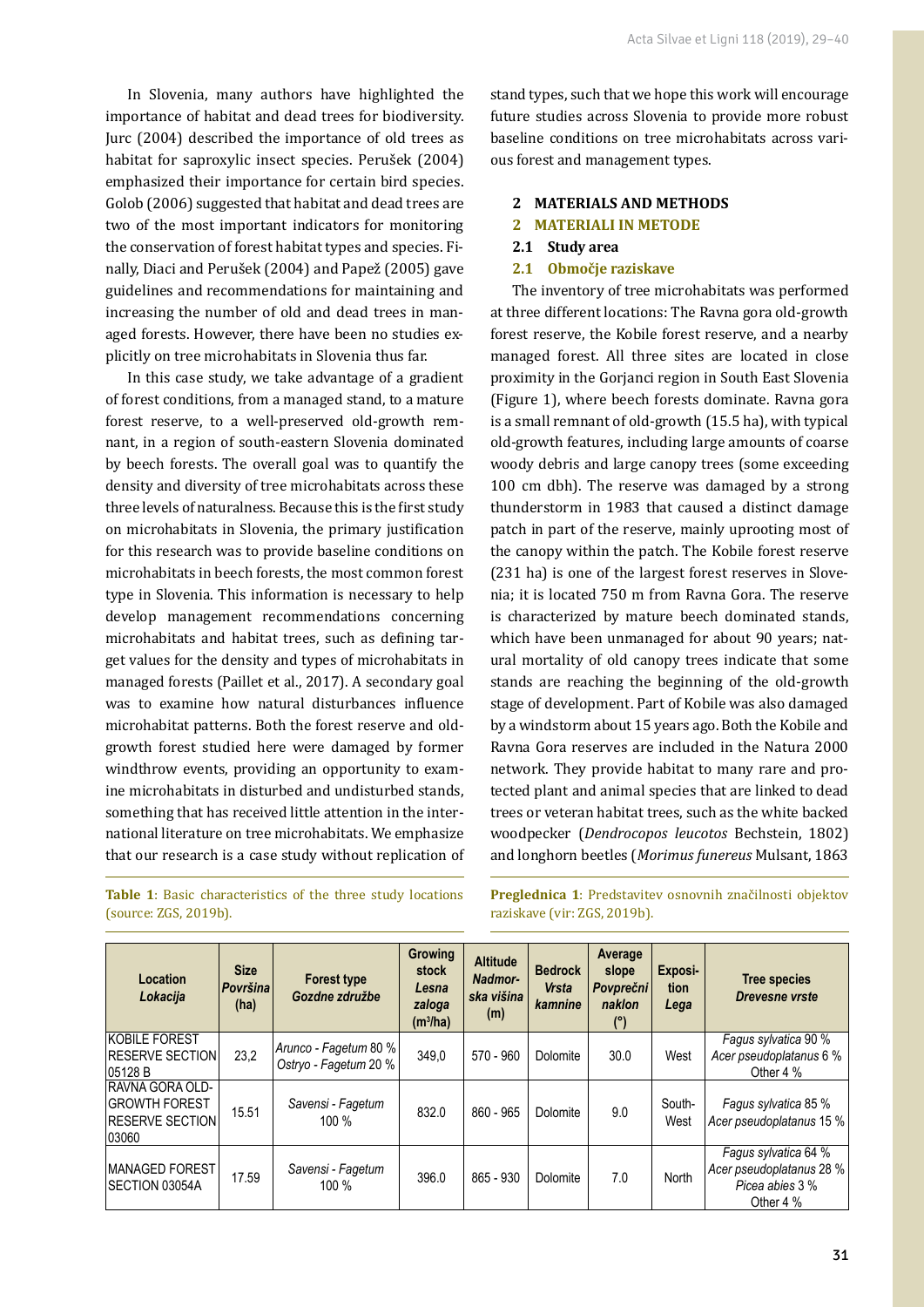and *Rosalia alpina* Linnaeus, 1758). The managed forest (section 03045 a) has a relatively homogeneous structure and is about 80 years old, with an average grow- $\log$  stock of 396 m<sup>3</sup>/ha, and the larger area is managed with an irregular shelterwood system (Smolič, 2014). The managed forest is located in the vicinity of both forest reserves – 290 m from Kobile and 850 m from Ravna gora). All study areas are described in Table 1.

#### **2.2 Field measurements**

#### **2.2 Postavitev ploskev in meritve**

Field work was conducted in autumn 2014. It is recommended to inventory microhabitats when trees are without leaves (Larrieu et al., 2018), as visibility of tree crowns is improved. Together, we established 54 square plots, each  $500 \,\mathrm{m}^2$  in size. Plots were spaced systematically along line transects every 20 m. We placed two parallel transects in each study area; transects were approximately 300–400 m long to accommodate 8 to 10 plots per transect. At Ravna gora and Kobile, some line transects crossed areas that had been damaged by a windthrow. We placed 18 plots at Ravna gora (2 of which had fallen in the windthrow area), 18 plots at Kobile (8 in the windthrow area), and 18 plots in the managed forest.

On each plot, we recorded the diameter (DBH), species, and status (live or dead) of all trees with DBH above 10 cm. The 10 cm DBH threshold was used because there are fewer microhabitats in small or young trees (Vuidot et al., 2011; Larrieu et al., 2012) and we were mainly interested in mature canopy trees. Each tree was carefully examined from the roots to the top of the crown, and all microhabitats were counted and recorded. To help with visual assessments of the crown, we used 8 power binoculars. The different types of microhabitats were based on a standardized catalogue of tree microhabitats (Kraus et al., 2016). In total, 11 different microhabitat types were distinguished in the field, of which 8 were saproxylic and 3 epixylic. These microhabitat types (categories) were further divided into sub-categories according to the size or height at which they were located:

Saproxylic microhabitats that mainly occur on dead or rotten wood:

- woodpecker cavities.
- trunk and mould cavities,
- branch holes.
- water-filled cavities (dendrotelms)
- insect galleries and bore holes,
- bark loss / exposed sapwood,
- bark pockets and bark structure (coarse bark),

• dead branches and limbs / crown deadwood / trunk and crown breakage.

Epixylic microhabitats that mainly appear on trees: • root buttress cavities.

- fruiting bodies of fungi,
- epiphytic bryophytes and lichens.

Some additional categories were originally included in the survey, including vertebrate and invertebrate nests and sap and resin runs, but were later excluded because they were not present at the sites. Altogether, we recorded 1,833 microhabitats on 849 trees across the three sites.

#### **2.3 Analyses**

#### **2.3 Izračuni in statistična obdelava**

Although there is no replication among the three different forest classes, we nevertheless carried out basic statistical tests to examine and compare various microhabitat patterns. It should therefore be noted that caution is needed when generalizing these data beyond the study area. The data were not normally distributed, such that nonparametric Mann-Whitney U and Kruskal-Wallis tests were used to test for differences in the quantity and diversity of microhabitats among management type (managed versus unmanaged), living and dead trees, control and windthrow areas, and differences among species and tree diameter classes. In some cases, we used the Chi-Square test of independence to determine if there were significant relationships between categorical variables, such as between management type and tree species and tree status. For tree species, we examined the two most abundant species, beech (*Fagus sylvatica*) and sycamore maple (*Acer pseudoplatanus*), and grouped all other species into a separate class; these species included *Acer platanoides, Carpinus betulus, Picea abies, Salix caprea, Abies alba, Tilia platyphyllos, Ulmus glabra* and *Prunus avium*. We used Pearson's correlation coefficient to examine the relationship between microhabitats and tree diameter. All tests were performed with SPSS.

### **3 RESULTS**

- **3 REZULTATI**
- **3.1 Basic stand structure patterns**
- **3.1 Osnovni podatki po območjih raziskave**

There were clear differences in stand structure among and within the study areas (Table 2), characterized by a higher density of smaller trees in the managed forest, and a lower tree density and larger diameter trees in the unmanaged areas.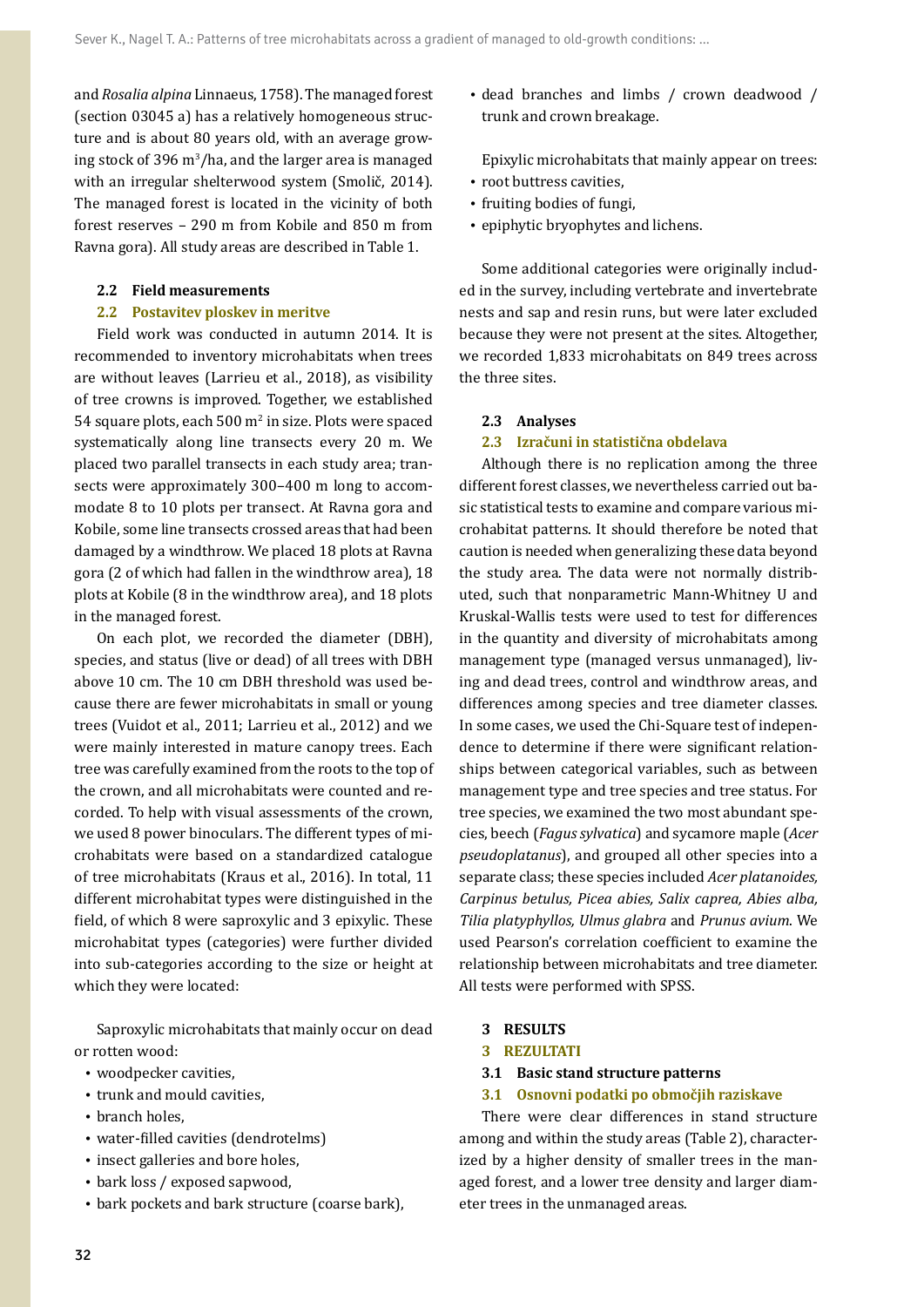

**Fig. 2**: Examples of different tree microhabitat types: (a) Woodpecker cavities – feeding holes; (b) Trunk cavities with mould; (c) Water-filled cavities (dendrotelms); and (d) Bark loss / exposed sapwood.

**Slika 2**: Različne kategorije drevesnih mikrohabitatov: (a) Votline ptic (prehranjevalne) iz reda plezalcev (Piciformes); (b) Debelne votline z razkrajajočim lesom; (c) Votline, napolnjene z vodo; (d) Izpostavljena beljava in deli debla brez skorje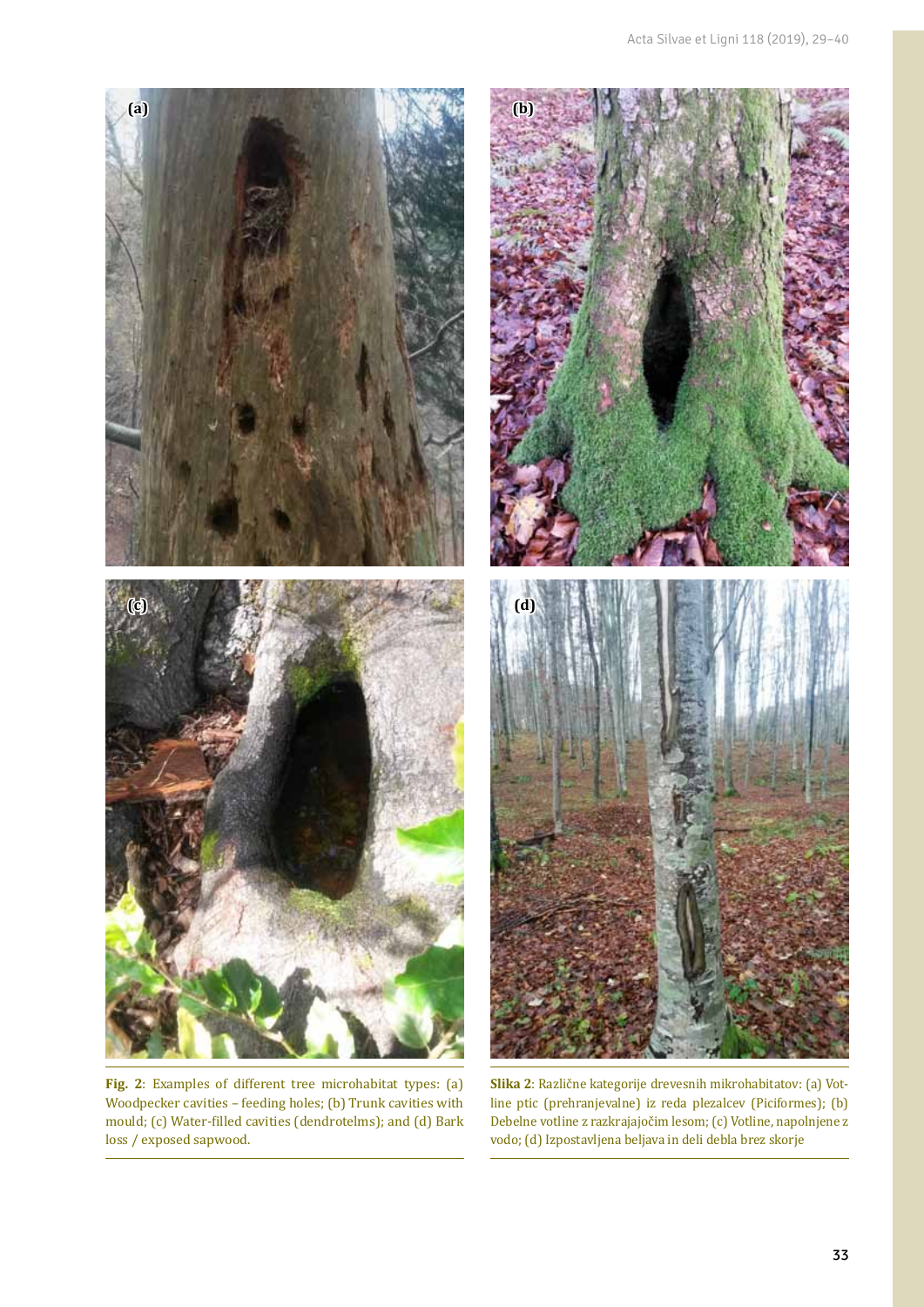**Table 2**: Basic characteristics of the different sampling areas. **Preglednica 2**: Osnovne značilnosti sestojev po objektih

raziskave.

| Location<br>Lokacija             | N. of<br>plots<br>St.<br>ploskev | N. of<br>measured<br>trees<br>St.<br>izmerjenih<br>dreves | Average n. of<br>trees per plot<br>Povprečno<br>št. dreves na<br>ploskev | Average n. of<br>snags per plot<br>Povprečno št.<br>odmrlih stoječih<br>dreves na ploskev | $%$ of<br>snags<br>% odmrlih<br>stoječih<br>dreves | Average<br>dbh [cm]<br>Povprečni<br>prsni<br>premer | $%$ of<br><b>Fagus</b><br>sylvatica<br>% bukve | N. of recorded<br>tree microha-<br><b>bitats</b><br>Št. zabeleženih<br>drevesnih mi-<br>krohabitatov |
|----------------------------------|----------------------------------|-----------------------------------------------------------|--------------------------------------------------------------------------|-------------------------------------------------------------------------------------------|----------------------------------------------------|-----------------------------------------------------|------------------------------------------------|------------------------------------------------------------------------------------------------------|
| KOBILE                           | 10.0                             | 133                                                       | 13.6                                                                     | 1.8                                                                                       | 13.5                                               | 40.4                                                | 82.0                                           | 346                                                                                                  |
| KOBILE WINDTHROW                 | 8.0                              | 43                                                        | 5.4                                                                      | 1.3                                                                                       | 23.3                                               | 44.7                                                | 95.3                                           | 209                                                                                                  |
| RAVNA GORA                       | 16.0                             | 271                                                       | 16.9                                                                     | 0.4                                                                                       | 2.6                                                | 35.2                                                | 91.1                                           | 492                                                                                                  |
| RAVNA GORA WIN-<br><b>DTHROW</b> | 2.0                              | 74                                                        | 37.0                                                                     | 2.5                                                                                       | 6.8                                                | 20.2                                                | 43.2                                           | 150                                                                                                  |
| <b>MANAGED FOREST</b>            | 18.0                             | 328                                                       | 18.2                                                                     | 0.3                                                                                       | 1.5                                                | 32.2                                                | 77.7                                           | 636                                                                                                  |

All the areas were dominated by beech, although other more light demanding species, such as maple and cherry, were relatively abundant in the managed stand. The windthrow patch at Kobile is approximately 15 years old (the disturbance date is not known) and is dominated by a dense layer of beech and maple saplings, as well as scattered remnant canopy trees that survived the windthrow. There is also a high density of standing dead beech snags in the windthrow area, trees which presumably died sometime after the windthrow event due to crown damage or exposure. The windthrow patch at Ravna gora, which dates back to 1983, is dominated by a dense layer of pole-sized maple and beech, with very few surviving canopy trees. These differences in development stage following windthrow are clearly seen in the data, and also have implications for microhabitats, which is described further below.

#### **3.2 Microhabitats patterns**

## **3.2 Drevesni mikrohabitati glede na način gospodarjenja**

A comparison of microhabitats per tree (abundance and diversity) showed no significant difference ( $p > 0.05$ , Z value for abundance =  $-0.437$  and diversity  $= -0.273$ ) between managed (i.e. the managed forest stand) and unmanaged forest classes (i.e. Kobile and Ravna gora forest reserves together, including windthrow areas) (Figure 3). The average number of microhabitats per tree in unmanaged and managed forest was 2.4 and 1.8, respectively. Likewise, there was no significant difference with respect to diversity (different microhabitat categories per tree) between management classes. In both management classes, the average diversity per tree was 1.1. The most abundant types of tree microhabitats were branch holes, exposed sapwood, and root buttress cavities across both management classes. However, there were some important differences in specific types between management classes



**Fig. 3**: Number of tree microhabitats and number of different categories of tree microhabitats per tree with respect to management class. Unmanaged forest includes Kobile and Ravna gora forest reserves together, including windthrow areas; managed forest represents the managed forest stand.

**Slika 3**: Število drevesnih mikrohabitatov na drevo in število različnih kategorij drevesnih mikrohabitatov na drevo v sestojih gospodarskega (odsek 03054 a) in negospodarskega gozda (gozdna rezervata Kobile in Ravna gora skupaj s poškodovanimi površinami).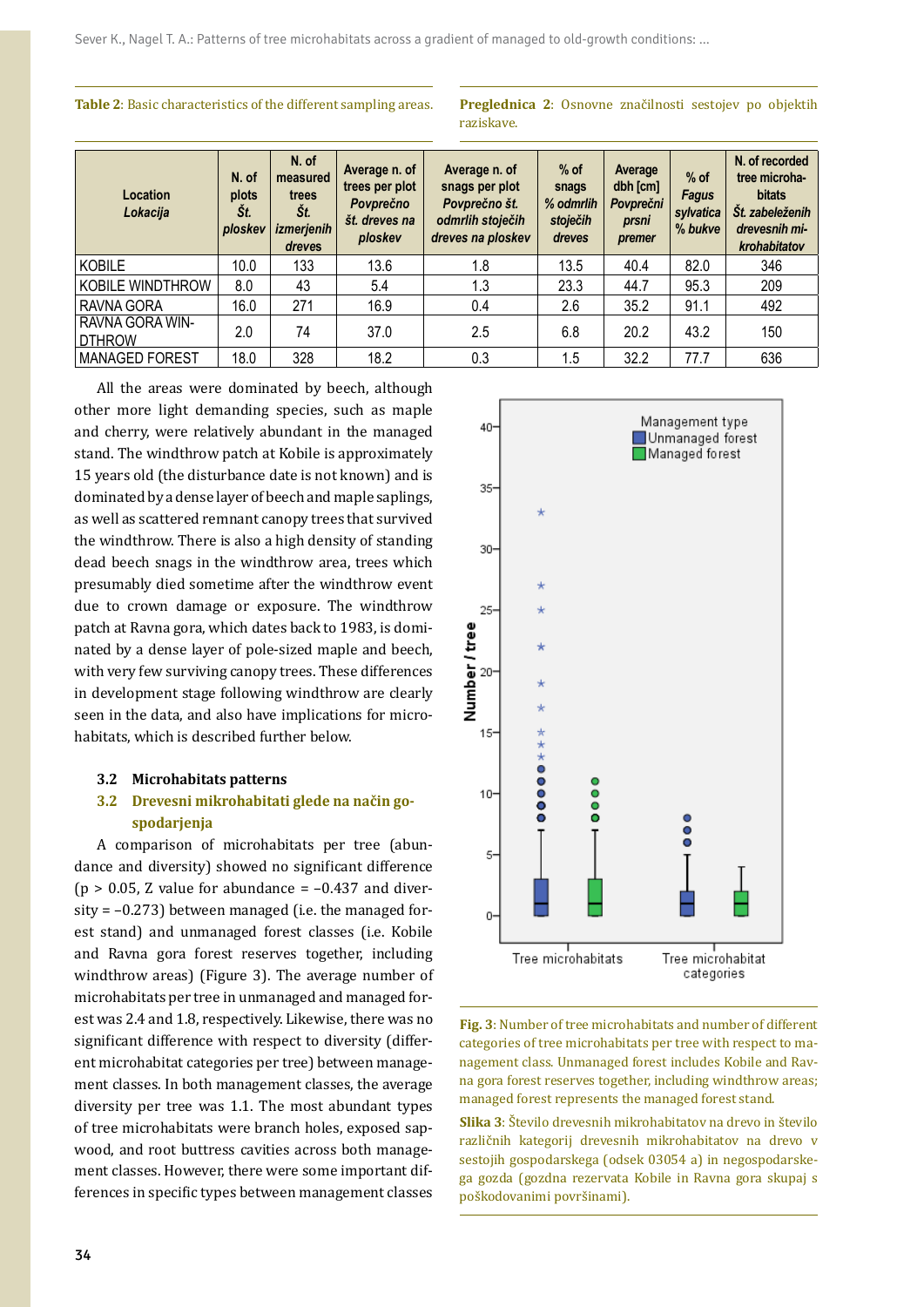

**Fig. 4**: Mean values of different tree microhabitat categories per tree with respect to management class. Unmanaged forest includes Kobile and Ravna gora forest reserves together, including windthrow areas; managed forest represents the managed forest stand.

that are worth pointing out. In unmanaged forest, for example, there were more woodpecker cavities (p < 0.05,  $Z = -2.174$ ), insect galleries and bore holes ( $p <$ 0.01, Pearson Chi-Square = 11.379, df = 1), branch holes (p < 0.01, Z = –3.341) and *Fomes fomentarius,* which was found only in unmanaged forest. In managed forest there were more exposed sapwood ( $p < 0.05$ ,  $Z =$ –1.957) and coarse bark (p < 0.05, Z = –2.389) microhabitats and, consequently, epiphytes ( $p < 0.05$ , Pearson Chi-Square =  $8.083$ , df = 1). The higher frequency of coarse bark in managed forest was linked to the larger proportion of maple in managed forest. However, the managed forest lacked microhabitats related to dead wood, such as woodpecker cavities, insect galleries and bore holes, and *Fomes fomentarius*. The mean values of different tree microhabitat categories per tree with respect to management type are presented in Figure 4.

Another important difference between managed and unmanaged forest classes was the higher frequency of veteran habitat trees in unmanaged forest, which is well illustrated by the skewed distribution and large **Slika 4**: Srednja vrednost števila drevesnih mikrohabitatov na drevo po različnih kategorijah DM v sestojih gospodarskega (odsek 03054 a) in negospodarskega gozda (gozdna rezervata Kobile in Ravna gora skupaj s poškodovanimi površinami).

number of outliers regarding the number and diversity of microhabitats per tree (Figure 3). For example, the maximum number of microhabitats per tree was 33 in unmanaged forest, and 11 in the managed forest. Moreover, we identified up to 8 different microhabitat categories per tree in unmanaged forest compared to 4 categories per tree in the managed forest.

Differences among and within the different research areas were tested. The results showed significant differences regarding the abundance ( $p < 0.01$ , df  $= 4$ , Chi-square = 49.153) and diversity ( $p < 0.01$ , df = 4, Chi-square = 48.042) of microhabitats per tree (Table 3 – average values).

The highest density and diversity were found within the windthrow patch in the Kobile forest reserve (Table 3). A comparison between the control and windthrow area at Kobile indicated that some microhabitats were significantly ( $p < 0.05$ ) more abundant in the windthrow area, including woodpecker cavities  $(Z = -3.766)$ , branch holes  $(Z = -2.692)$ , bark loss/exposed sapwood  $(Z = -2.290)$  and fruiting bodies of fun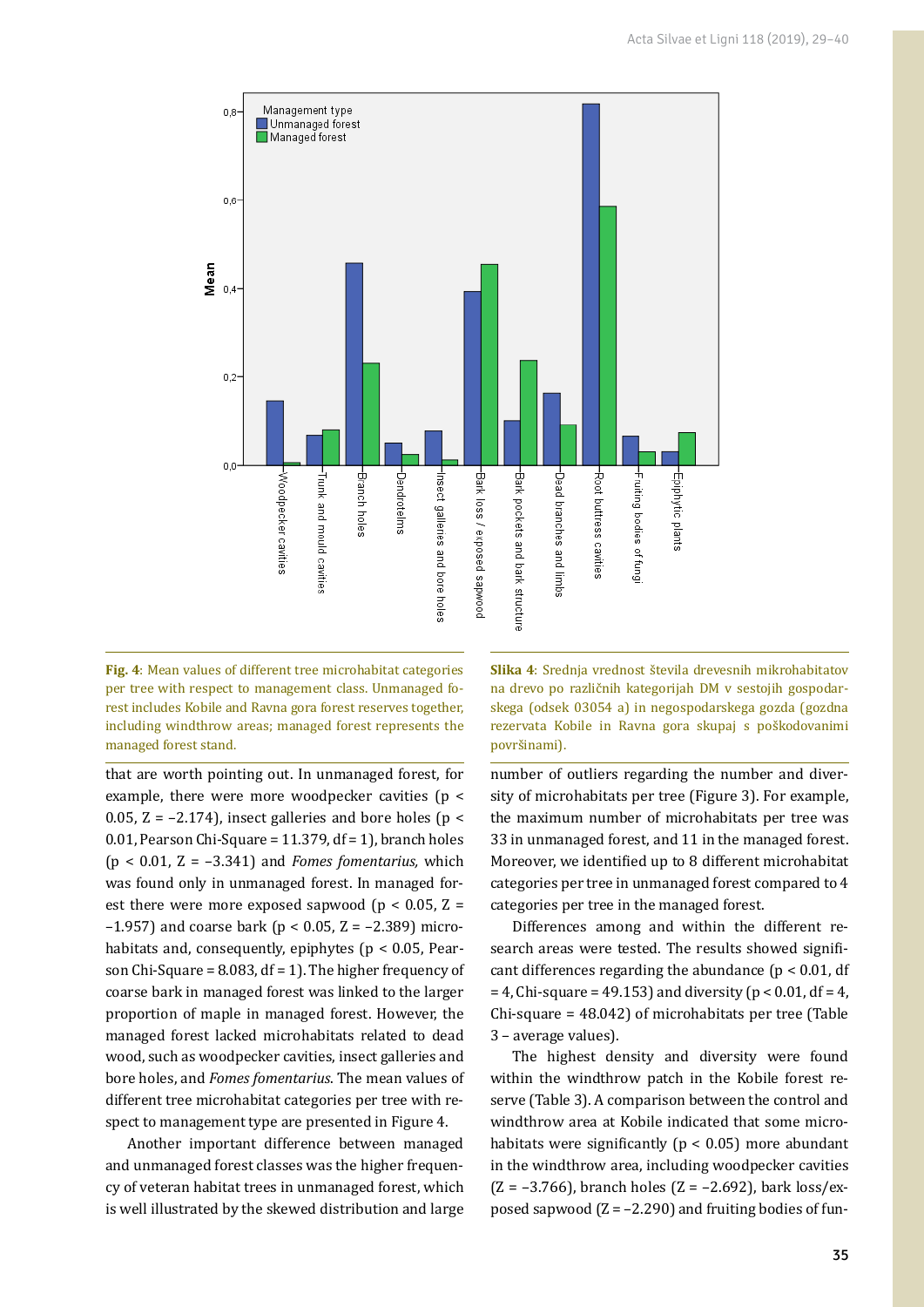**Table 3**: Average values of the abundance and diversity of microhabitats per tree by research area, tree status, and tree species.

**Preglednica 2**: Povprečne vrednosti drevesnih mikrohabitatov na drevo po območjih raziskave, stanju in drevesni vrsti.

| Category<br>Kategorija                                                   | Average n. of tree<br>microhabitats per tree<br>Povprečno št. drevesnih<br>mikrohabitatov na drevo | Average n. of categories of tree<br>microhabitats per tree<br>Povprečno št. kategorij drevesnih<br>mikrohabitatov na drevo |  |  |
|--------------------------------------------------------------------------|----------------------------------------------------------------------------------------------------|----------------------------------------------------------------------------------------------------------------------------|--|--|
| <b>MANAGEMENT TYPE:</b>                                                  |                                                                                                    |                                                                                                                            |  |  |
| Unmanaged forest (Kobile and Ravna gora together with windthrow patches) | 2.4                                                                                                | 1.1                                                                                                                        |  |  |
| Managed forest                                                           | 1.8                                                                                                | 1.1                                                                                                                        |  |  |
| <b>LOCATION:</b>                                                         |                                                                                                    |                                                                                                                            |  |  |
| Kobile                                                                   | 2.6                                                                                                | 1.6                                                                                                                        |  |  |
| Kobile windthrow                                                         | 4.9                                                                                                | 2.0                                                                                                                        |  |  |
| Ravna gora                                                               | 2.3                                                                                                | 1.1                                                                                                                        |  |  |
| Ravna gora windthrow                                                     | 0.8                                                                                                | 0.5                                                                                                                        |  |  |
| <b>TREE STATUS:</b>                                                      |                                                                                                    |                                                                                                                            |  |  |
| Dead                                                                     | 8.1                                                                                                | 3.3                                                                                                                        |  |  |
| Alive                                                                    | 1.8                                                                                                | 1.0                                                                                                                        |  |  |
| <b>TREE SPECIES:</b>                                                     |                                                                                                    |                                                                                                                            |  |  |
| Beech                                                                    | 2.2                                                                                                | 1.1                                                                                                                        |  |  |
| Sycamore maple                                                           | 1.8                                                                                                | 1.0                                                                                                                        |  |  |
| Other                                                                    | 2.3                                                                                                | 1.5                                                                                                                        |  |  |

gi ( $Z = -2.211$ ). In contrast, the Ravna gora windthrow site had the lowest values, but is due to the fact that plots were located within a young pole phase forest recovering from the windthrow. Outside the windthrow patches, both unmanaged areas exhibited higher densities of microhabitats than the managed forest.

Across the study sites, standing dead trees had a significantly higher ( $p < 0.01$ ) density ( $Z = -8.261$ ) and diversity  $(Z = -9.077)$  of microhabitats than live trees (Table 3). Microhabitats that were more frequent on snags ( $p < 0.05$ ) included woodpecker cavities ( $Z =$ –13. 450), insect galleries and bore holes (Z = –21.513), bark loss/exposed sapwood  $(Z = -18.262)$ , bark pockets ( $Z = -9.618$ ), dead branches and limbs ( $Z = -2.158$ ) and fruiting bodies of fungi  $(Z = -11.867)$ .

Beech had significantly more microhabitats per tree than maple ( $p < 0.05$ ), including woodpecker cavities (only on beech), branch holes  $(Z = -3.782)$ , and root buttress cavities  $(Z = -5.166)$ . Maple had a higher frequency ( $p < 0.05$ ) of coarse bark and bark pockets  $(Z = -8.390)$  and, consequently, epiphytes  $(Z = -5.271)$ . All other tree species combined had the highest density and diversity, which is likely because these were mostly low-quality trees.

There was a moderate but significant positive correlation between tree dbh and abundance of tree microhabitats per tree (Pearson correlation coefficient: 0.447,  $p < 0.01$ ) as well as dbh and diversity of microhabitats per tree (Pearson correlation coefficient:  $0.424$ ,  $p < 0.01$ ).

## **4 DISCUSSION**

#### **4 RAZPRAVA**

This study demonstrated a number of key differences between tree microhabitat patterns in managed and unmanaged beech dominated forests. Unmanaged forests had a larger number of old habitat trees and snags, which supported a larger number and diversity of microhabitats (Figure 5). The unmanaged area also hosted a higher frequency of microhabitat types associated with old-growth conditions, such as cavities, large dead branches, woodpecker cavities, and fruiting bodies of fungi. These microhabitats were largely lacking in the managed forest, which hosted a higher frequency of other microhabitats, such as exposed sapwood and coarse bark (Figure 4) associated with the higher abundance of maple, which are likely a result of management activities. Many of the microhabitats found in the managed forest could potentially develop into larger cavities or canopy dead wood as trees mature, although the harvest rotation period may prevent this from happening.

Our results are similar to those documented across similar temperate forests in Europe (Larrieu et al., 2012; Larrieu and Cabanettes, 2012; Paillet et al., 2017; Vuidot et al., 2011; Winter and Möller, 2008; Winter et al., 2015). Studies that have compared managed and unmanaged forests generally show that the density of microhabitats is often similar between the two management regimes, but there are key differences in microhabitat types. For example, Vuidot et al. (2011) and Larrieu et al. (2012) found that tree species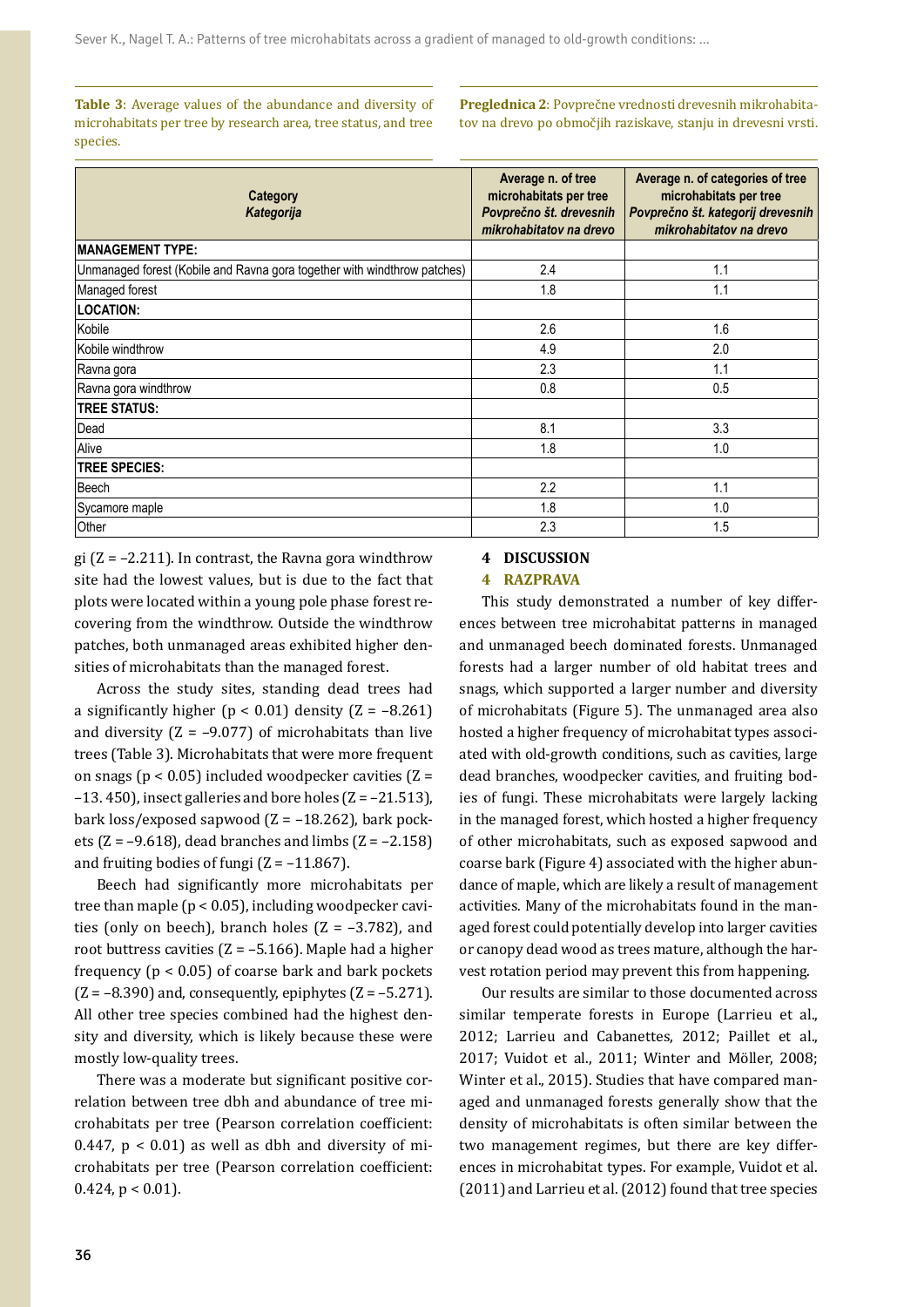



**Fig. 5**: Research areas: (a) homogenous structure of managed forest; (b) windthrow area at Kobile, (c) habitat tree snag in Ravna gora old growth forest.

and tree vitality had greater influence on the number of microhabitats per tree than the management type. A key finding of many studies (and this study) is that standing dead trees (snags) host a large number and diversity of microhabitats (Vuidot et al., 2011; Larrieu and Cabanettes, 2012; Kozak et al., 2018; Bull et al., 1997; Larrieu et al., 2012). Given that large standing dead trees rarely develop or are routinely removed in managed forests, they lack a number of key microhabitats compared to unmanaged forest.

In addition to the importance of snags, we also found that tree diameter and tree species were positively related to tree microhabitat density and diversity. These findings are also consistent with the literature. Larger trees and more diverse species mixtures generally tend to support more abundant and diverse microhabitats (Larrieu and Cabanettes, 2012, Larrieu et al., 2014; Vuidot et al., 2011; Kozak et al., 2018). For Slika 5: Objekti raziskave: (a) homogena struktura gospodarskega gozda; (b) območje, poškodovano po vetrolomu v rezervatu Kobile; (c) odmrlo habitatno drevo v pragozdu Ravna gora.

example, maple has characteristically coarser bark than beech and substantially contributed to the microhabitat profile in the managed forest in our study. It is important to note that our study included only broadleaf trees, which tend to differ in some types of microhabitats compared to conifers (Kozak et al., 2018), such that care should be taken when comparing our results with those from mixed conifer-broadleaf types.

Another key finding in this study was the importance of disturbance in influencing microhabitat patterns, which has not received much attention in the literature. The windthrow patches at Kobile and Ravna gora illustrate this well. The windthrow at Ravna gora was severe (very few large windfirm trees were left standing in the patch), and the current stand is dominated by a dense stand of young pole sized trees. While such disturbances are key for creating habitat for biodiversity, specifically large amounts of sun ex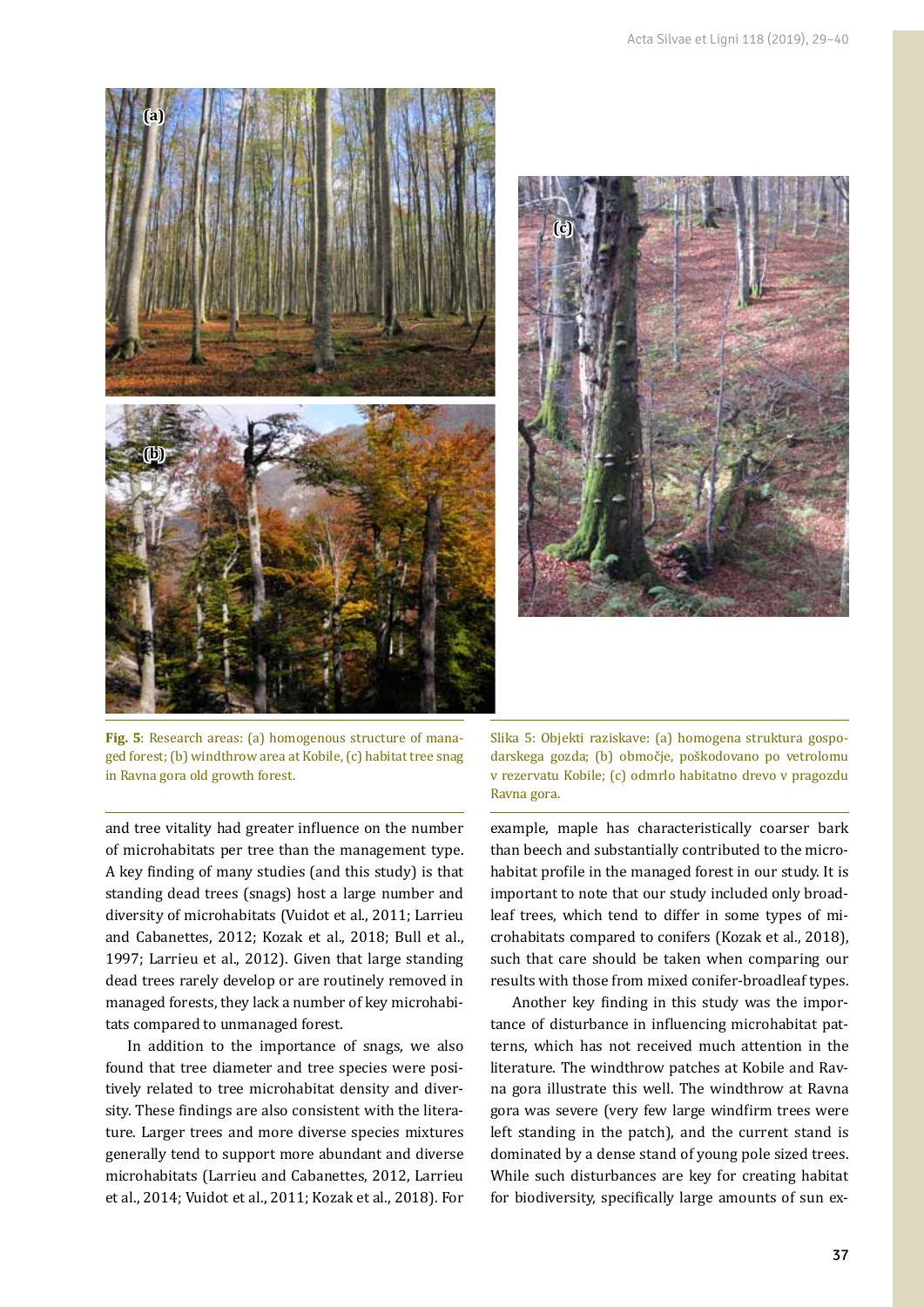posed deadwood (Seibold et al., 2016), the Ravna gora windthrow supported a low density of microhabitats. In contrast, the windthrow at Kobile was intermediate severity, leaving a number of windfirm canopy trees with broken crowns, stripped bark, and sun-exposed trunks (Figure 5b). Some of the trees survived and now host many microhabitats and have large amounts of canopy deadwood. Many of the damaged trees eventually died, leading to the development of snags. Together, these processes led to the high density and diversity of microhabitats found in the study.

Windstorms and other types of disturbance agents (ice storms, heavy snow) that cause intermediate severity damage are relatively common in the temperate zone of Europe, particularly in the Dinaric Mountain range (Nagel et al., 2017b). Such disturbances play a key role in the formation of deadwood and, based on this study, tree microhabitats. As such, management practices that remove such structures (deadwood and badly damaged but living trees) should be limited in areas where biodiversity habitat is a management goal (e.g. Natura 2000 forests), especially in forest regions that rely on close-to-nature forest management rather than large areas of unmanaged forest reserves to preserve native biodiversity (Nagel et al., 2017a). The 2014 ice storm that caused widespread damage to forests in Slovenia is a good example. Although many trees were salvaged, badly damaged but living trees were left to recover in the forest; these trees will likely develop a variety of microhabitats due to severe crown damage and could be beneficial for biodiversity that requires such structures.

Finally, we emphasize that this research is a case study without replication of managed and unmanaged forest classes, such that caution is needed when generalizing any of the results. We therefore hope that this study will encourage others to quantify microhabitat patterns in different regions and forest types in Slovenia to provide more robust baseline estimates of microhabitat density and diversity.

#### **5 SUMMARY**

#### **5 POVZETEK**

V bukovih gozdovih na območju Gorjancev v JV Sloveniji smo ugotavljali, kako gospodarjenje in naravne motnje vplivajo na drevesne mikrohabitate (DM), na njihovo številčnost in raznolikost. Drevesni mikrohabitati so definirani kot strukture na živih in odmrlih stoječih drevesih, ki dajejo življenjski prostor ali zavetje različnim rastlinskim in živalskim vrstam. Za številne vrste imajo velik pomen, saj so le te vezane nanje vsaj del svojega življenja – v njih se razvijajo, prehranjujejo, gnezdijo ali vedrijo (Larrieu in sod., 2018). Poleg tega

so lahko DM dober kazalec biotske pestrosti gozdov (Larrieu in sod., 2014; Winter in Möller, 2008), saj neposredno spremljanje le te ni enostavno.

Popis drevesnih mikrohabitatov smo opravili na treh lokacijah: v gozdnih rezervatih Ravna gora in Kobile ter v bližnjem gospodarskem gozdu (slika 1). Gozdna rezervata sta zavarovana in izvzeta iz gospodarjenja, zato se tam gozd razvija brez človekovega vpliva. V obeh rezervatih najdemo območja s posledicami vetroloma, ki so bila prav tako zajeta v raziskavo. Gospodarski gozd (odsek 03054 a) je enomeren bukov sestoj, v katerem se redno gospodari. Star je približno 80 let, lesna zaloga je ocenjena na 396 m<sup>3</sup>/ha.

Popis smo opravili jeseni 2014. Ploskve velikosti 500 m2 smo postavili sistematično vsakih 20 metrov. Na vsakem območju smo jih postavili po 18 in na njih popisali vsa drevesa, debelejša od 10 cm v prsni višini, ter zabeležili na njih obstoječe drevesne mikrohabitate.

Mikrohabitate smo povzeli po Katalogu drevesnih mikrohabitatov (Kraus in sod., 2016). Skupaj smo zabeležili 8 vrst saproksilnih in 3 vrste epiksilnih DM, te pa razdelili v podvrste glede na velikost ali lokacijo na drevesu (slika 2).

Saproksilni mikrohabitati, ki smo jih zabeležili in so običajno povezani z odmirajočim lesom, so:

- • dupline žoln in detlov,
- • debelne in razkrajajoče se votline,
- vejne votline,
- • vlažne in z vodo napolnjene votline,
- • rovi žuželk ter vhodne / izhodne odprtine,
- • izguba skorje / izpostavljena beljava,
- • odstopajoča skorja in skorjini žepi, ter
- • odmrle veje in deli dreves / odmrli les krošnje / prelomljeno deblo in krošnja.

Epiksilni mikrohabitati, ki smo jih zabeležili in se pojavljajo na drevesu oz. deblu, so:

- • koreninske oporne votline,
- • trosnjaki in trosišča gliv ter
- • epifitski kripto- in fanerogami (mahovi, lišaji, ovijalke, praproti).

Skupno smo popisali 849 dreves in zabeležili 1833 drevesnih mikrohabitatov.

Obdelavo podatkov in analize smo napravili s programoma Excel in SPSS. Ker so bili podatki nenormalno porazdeljeni, smo uporabili neparametrične metode (Mann-Whitneyev U in Kruskal-Wallisov test) za testiranje razlik med območji, Hi kvadrat test za ugotavljanje odvisnosti med spremenljivkami in Pearsonov korelacijski koeficient za ugotavljanje odvisnosti med DM in prsnim premerom dreves.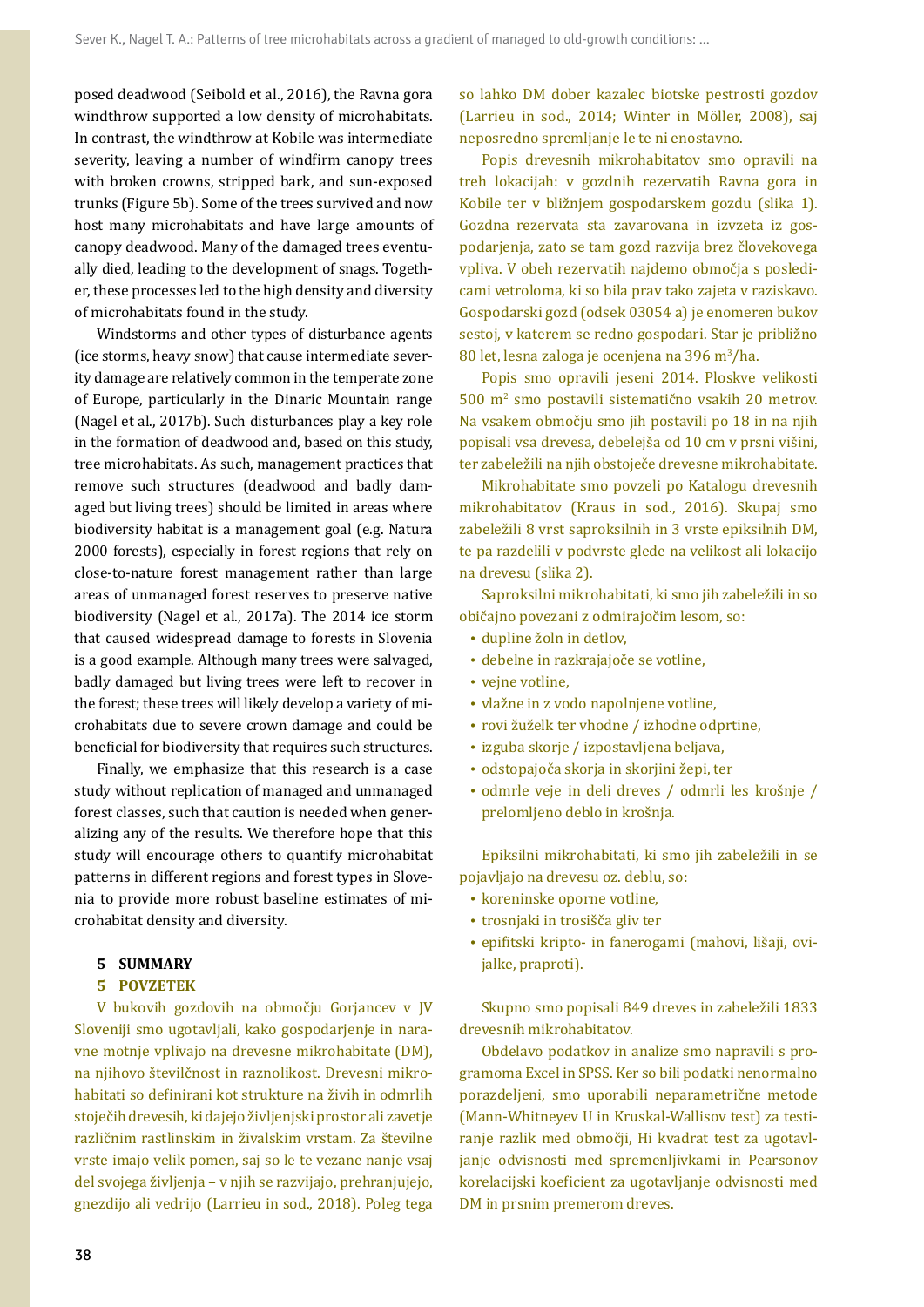Že osnovne značilnosti sestojev kažejo, da se raziskovalna območja med seboj razlikujejo (tabela 2). V gospodarskem gozdu smo zabeležili večjo gostoto dreves, ki pa so imela manjši povprečni prsni premer kot drevesa v obeh rezervatih. Prav tako smo v gospodarskem gozdu zabeležili več drugih drevesnih vrst in manj odmrlih dreves. Na poškodovanem območju v Kobilah smo zabeležili več odmrlih dreves v primerjavi z drugimi območji. Sestoj na poškodovanem območju v Ravni gori pa je bil v fazi drogovnjaka, saj se je po vetrolomu leta 1983 pomladil. Vse te značilnosti so vplivale na številčnost in raznolikost drevesnih mikrohabitatov.

Razlike v številu in raznolikosti DM na drevo med gospodarskim gozdom in obema rezervatoma (skupaj s poškodovanima površinama) niso bile statistično značilne (p > 0,05; Z vrednost za število =  $-0.437$ , Z vrednost za raznolikost = –0,273), kar pomeni, da smo pri obeh načinih gospodarjenja našli približno enako število DM ter različnih kategorij na drevo. Vseeno pa so povprečne vrednosti števila DM na drevo v negospodarskih gozdovih nekoliko višje (2,4) kot v gospodarskih (1,8) (preglednica 3). Pri obeh načinih gospodarjenja so bili najpogostejši DM vejne votline, izpostavljena beljava in koreninske oporne votline. Kljub temu da nismo zaznali razlik v številu in raznolikosti, pa smo zaznali razlike v vrsti DM. Tako smo v obeh rezervatih zabeležili več saproksilnih DM, kot so votline ptic (p < 0,05; Z = –2,174), rovi žuželk ter vhodne in izhodne odprtine ( $p < 0.01$ ; Pearsonov hi-kvadrat = 11,379, df = 1), vejne votline ( $p < 0.01$ ; Z =  $-3.341$ ) in bukova kresilka, ki je bila zabeležena samo v negospodarskem gozdu (slika 4). Prav tako smo v omenjenih gozdovih zaznali več habitatnih dreves z velikim številom DM (do 33) (slika 3). V gospodarskem gozdu pa so bili pogostejši: izpostavljena beljava (p < 0,05; Z = –1,957), razbrazdana skorja in skorjini žepi (p < 0,05; Z = –2,389) ter epifiti (p  $<$  0,05; Pearsonov hi-kvadrat = 8.083, df = 1), manj pa je bilo DM, povezanih z odmrlim lesom (slika 4).

Razlike med posameznimi raziskovalnimi območji so bile statistično značilne (p < 0,01; df = 4,), kar nakazujejo tudi povprečne vrednosti v preglednici 3. Največjo gostoto in raznolikost DM na drevo smo zabeležili na poškodovani površini v Kobilah (4,9 in 2,0), kjer je bilo tudi največ odmrlih dreves in DM, povezanih z odmrlim lesom. Najmanjšo gostoto in raznolikost pa smo zabeležili na poškodovani površini v Ravni gori (0,8 in 0,5 DM na drevo), saj tam prevladuje sestoj v fazi drogovnjaka, drevesa so tanjša in posledično je manj DM. Oba rezervata brez poškodovanih površin sta imela večjo gostoto drevesnih mikrohabitatov v primerjavi z gospodarskim gozdom.

Status dreves je močno vplival na gostoto in razno-

likost drevesnih mikrohabitatov na drevo (p < 0,01; Z vrednost za gostoto = –8,261, Z vrednost za raznolikost = –9,077). Odmrla drevesa so imela več mikrohabitatov kot živa (povprečno 8,1 in 1,8 DM na drevo) (preglednica 3). Saproksilni mikrohabitati, kot so votline ptic ( $p < 0.05$ ; Z = -13, 450), rovi podlubnikov ter vhodne in izhodne odprtine ( $p < 0.05$ ; Z = -21,513), izpostavljena beljava (p < 0,05; Z = –18,262), skorjini žepi (p < 0,05; Z = –9,618), odmrle veje in deli dreves (p < 0,05; Z =  $-2,158$ ) ter trosnjaki in trosišča gliv (p < 0,05; Z = –11,867), so bili pogostejši na odmrlih drevesih.

Prav tako smo zaznali razliko v številu in vrsti DM na drevo med drevesnima vrstama bukev in javor (p < 0,05). Na bukvi smo našli več DM na drevo kot na javorju (povprečno 2,2 DM na drevo na bukvi in 1,8 na javorju) (preglednica 3). Poleg tega so bili na bukvi pogostejši naslednji DM (p < 0,05): vejne votline (Z = –3,782), koreninske oporne votline (Z = –5,166) ter votline ptic, ki smo jih našli samo na bukvi. Na javorju pa so bili pogostejši (p < 0,05): razbrazdana skorja in skorjini žepi (Z = –8,390) ter epifiti (Z = –5,271), saj ti potrebujejo oporo za vzpenjanje, ki jo zagotavlja razbrazdana skorja.

Med prsnim premerom dreves in številom ter raznolikostjo drevesnih mikrohabitatov smo zaznali zmerno pozitivno korelacijo. Pearsonov korelacijski koeficient za gostoto DM je znašal 0,447 (p < 0,01), za raznolikost pa 0,424 (p < 0,01).

Nekateri avtorji (Larrieu in sod., 2012; Larrieu in Cabanettes, 2012; Paillet in sod., 2017; Vuidot in sod., 2011; Winter in Möller, 2008; Winter in sod., 2015), ki so raziskovali tematiko drevesnih mikrohabitatov v gozdovih zmernega pasu v Evropi, so prišli do podobnih rezultatov. Gostota drevesnih mikrohabitatov je bila pogosto podobna med različnimi stopnjami intenzivnosti gospodarjenja, razlika je bila predvsem v kategoriji drevesnih mikrohabitatov. Drevesna vrsta in vitalnost drevesa sta imela večji vpliv na številčnost DM v primerjavi z načinom gospodarjenja.

V raziskavo smo vključili tudi površine v rezervatih, ki so bile poškodovane po vetrolomu. Poškodbe, ki jih povzročijo naravne motnje, kot je vetrolom, so pomembne z vidika nastanka odmrlega lesa in drevesnih mikrohabitatov. V rezervatu Kobile je veter srednje jakosti podrl in poškodoval večino dreves. Na odmrlih in poškodovanih drevesih, ki so še ostala, smo zabeležili največjo gostoto drevesnih mikrohabitatov. Nasprotno pa je v rezervatu Ravna gora zelo močan veter podrl večino dreves, nastala je vrzel, kjer se je sestoj pomladil, in na tem mestu smo zabeležili najnižjo gostoto DM na drevo. V gospodarskih gozdovih smo zabeležili visoko gostoto DM, tudi potencialnih, ki nastanejo zaradi poškodb pri sečnji in spravilu, vendar pa